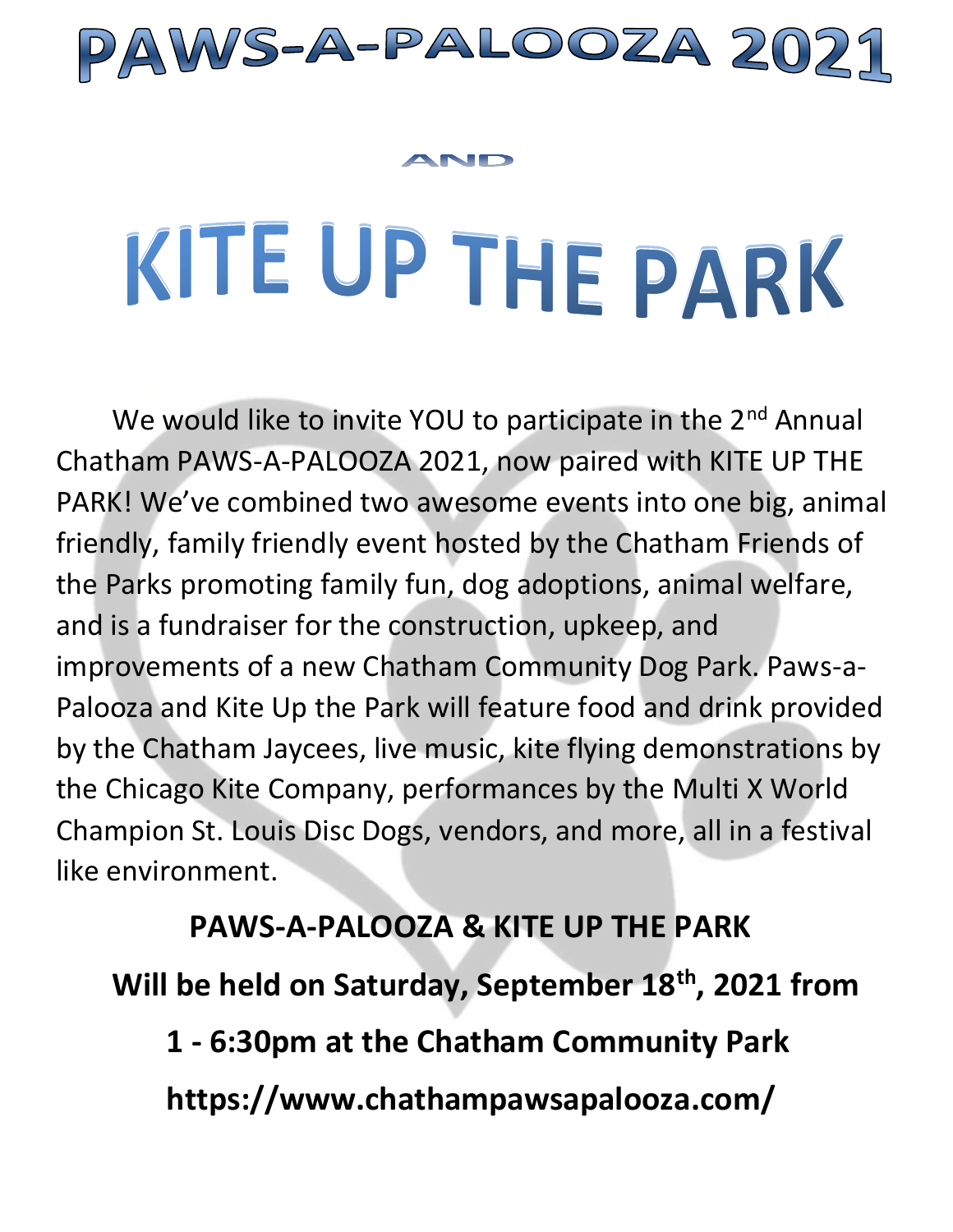# PAWS-A-PALOOZA 2021

# KITE UP THE PARK SPONSORSHIP AGREEMENT

# **KITES & K-9 LEVEL** \$600

Kite Up the Park encourages students in the Ball Chatham School District to explore the fun of being outside and flying kites by providing craft kite kits to all students in grades K through 4. This level covers the approximate cost of those kits for an entire elementary grade level with recognition in the schools with their distribution, along with all the recognition of our Great Dane Level sponsorship.

# **GREAT DANE LEVEL** \$300

This level offers your business a space on television, radio, newspaper, and online marketing, and will receive a sponsor highlight on a Facebook post. Your business name/logo will be displayed prominently on banners throughout the park indicating your Great Dane Level sponsorship.

# **BASSET HOUND LEVEL \$200**

This level highlights your business in our online marketing. Your business name/logo will be displayed prominently throughout the park indicating your Basset Hound level sponsorship.

# **SHIH TZU LEVEL** \$100

This level offers your business name/logo to be displayed throughout the park indicating your Shih Tzu Level sponsorship.

# **CHIHUAHUA LEVEL ( IN KIND ) \$ 50**

An event like this takes many hands and much work. Those making donations in-kind, in the form of supplies, etc., will also be recognized at the event in a special way on the microphone.

# *Agreement and payment must be received by SEPTEMBER 1ST, 2021 in order to receive benefits listed above.*

**September 18th, 2021**

@ Chatham Community Park

760 S. Main St, Chatham, IL 62629

**Saturday 1– 6:30pm**